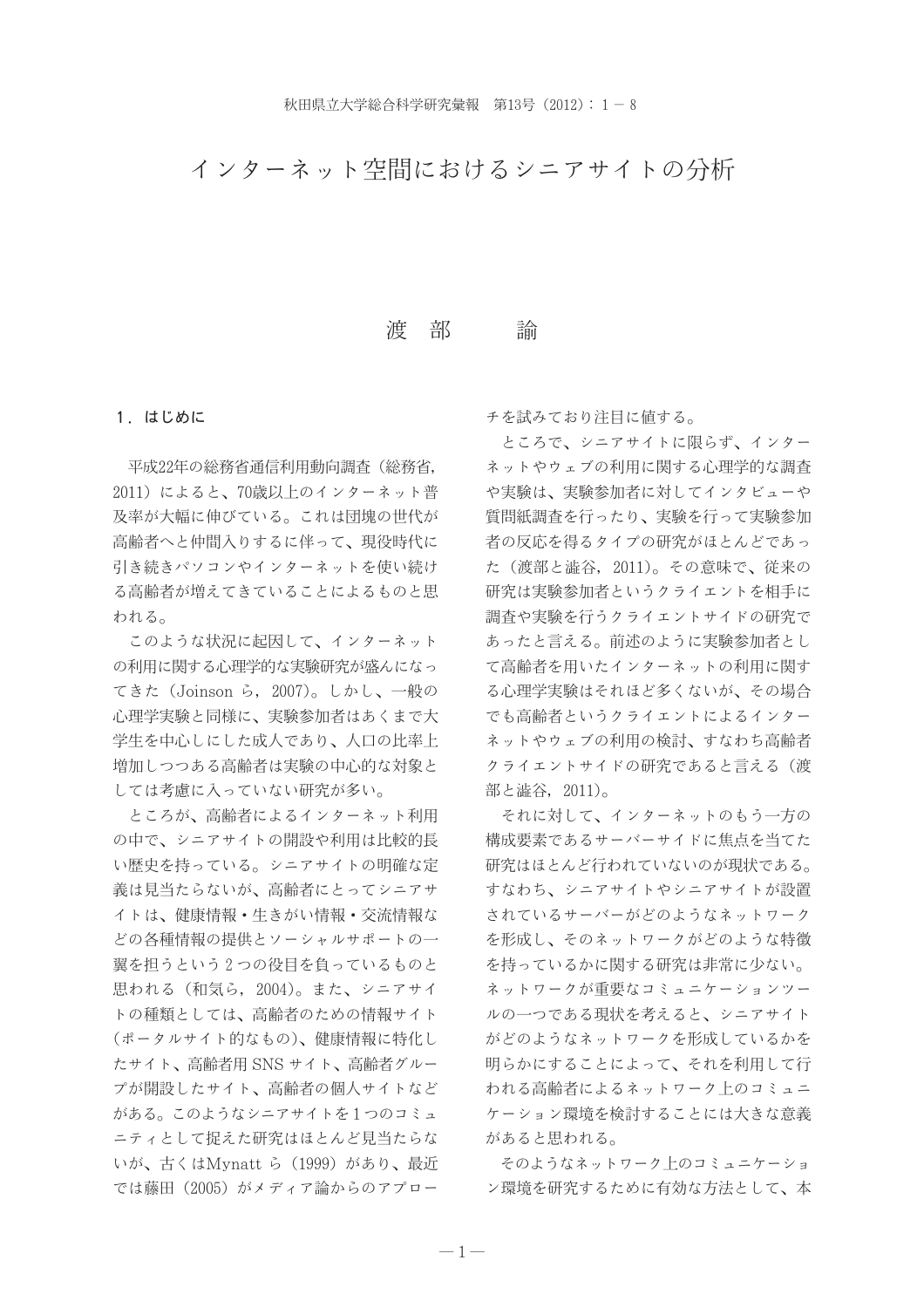研究ではウェボメトリクス (Almind と Ingwersen, 1997 ; Bjorneborn  $\angle$  Ingwersen, 2001, 2004; Thelwall 5, 2006; Thelwall, 2009) で用いられる方法を採用する。Bjornebornと Ingwersen (2001)  $\vec{c}$  to Web page contents, link structures, users' information behavior の3領域、Thelwallら (2006) では Web page content analysis, Web link structure analysis, Web usage analysis, Web technology analysis  $\oslash$  4  $\oplus$   $\uplus$ , Thelwall  $(2009)$   $\degree$  ( $\angle$  Web impact assessment, link analysis、blog searching の3領域をウェボ メトリクスの対象として挙げているが、本研究 では Web impact factor (WIF) および colink 分析と link 分析を用いてシニアサイトの ネットワークの検討を行う。それによって、シ ニアサイトのネットワークという高齢者のコミュ ニケーション環境の特徴を明らかにすることが でき、高齢者のインターネット利用に関して考 察を加えることが可能になるものと思われる。

## 2. 目 的

本研究は次の2点を目的とする。まず、1個 のシニアサイトを特定したときに、そのシニア サイトが他の種々のサイトからどのような評価 を受けているのかについて検討を加える。これ はいわば、そのシニアサイトに対する外部から の評価に関する検討である。第2の目的は、シ ニアサイト同士がどのようなネットワークを形 成しているのかに関して検討を加えることであ る。すなわち、シニアサイトのネットワークト ポロジーに関する検討を行う。

第1の目的に関しては、一般にあるサイトが 外部のサイトからどのような評価を受けている かについては、外部サイトからそのサイトへ張 られたリンクについて調べることが有効である。 このとき、外部サイトから張られたリンクに関 しては種々のデータが利用可能であるが、本研 究では外部サイトから個々のシニアサイトに張 られたリンク数を用いることにする。

さらに、外部サイトから張られたリンクのネッ トワークの特徴について分析を行うことが可能 であるが、シニアサイトは商用サイトやアカデ

ミックサイトなどと異なり、外部サイトからの リンクが十分な密度を持つネットワークを形成 しない場合が考えられる。そこで、本研究では 外部リンクを用いる代わりに co-link を用いて co-link のネットワークの分析を行うことにす る。co-link を用いる分析の詳細については次 節で述べる。

次に第2の目的について述べる。第1の目的 が個々のシニアサイトを対象とするものであっ たのに対して、ここではシニアサイト同士が形 成するネットワークを分析の対象とする。すな わち、個々のシニアサイトが、シニアサイト同 士が形成するネットワークの中でどのような位 置を占めているかについて検討を加える。

以上より、本研究では個々のシニアサイトに 対する外部からの評価と、シニアサイト同十が 形成するネットワーク内における評価の2点に ついて検討を加える。

#### 3. Web impact factor と co-link 分析について

本研究の第1の目的である、個々のシニアサ イトに対する外部からの評価に関して検討を行 うために、WIF の計算と co-link 分析を行う。 最初に WIF について説明する。WIF は個々 のサイトが他のサイトから張られる外部リンク の個数を表す値である (Ingwersen, 1998)。 個々のサイトに対して張られる外部リンクの個 数を求めるには、Yahoo!サイト (http:// www.yahoo.com) の検索窓に「host:ホスト名」 を入力することによって、そのサイトを構成す るウェブページ数と共に入力リンク数が表示さ れる。ただし、サイトを構成するウェブページ 数が多いサイトは、必然的に他のサイトから張 られるリンク数も多い。したがって、サイトへ の入力リンク数をサイトを構成するウェブペー ジ数で割った値を WIF として用いることにす る。WIF を求める式には種々のものが提案さ れているが (Noruzi, 2006)、前述の方法は自 サイトからのリンクを含まない純粋に外部サイ トからのリンクだけを用いる定義式であり妥当 性が高いものと思われる。

次に、co-link 分析について説明する。 co-link とは、2個の異なるサイトがあるとき、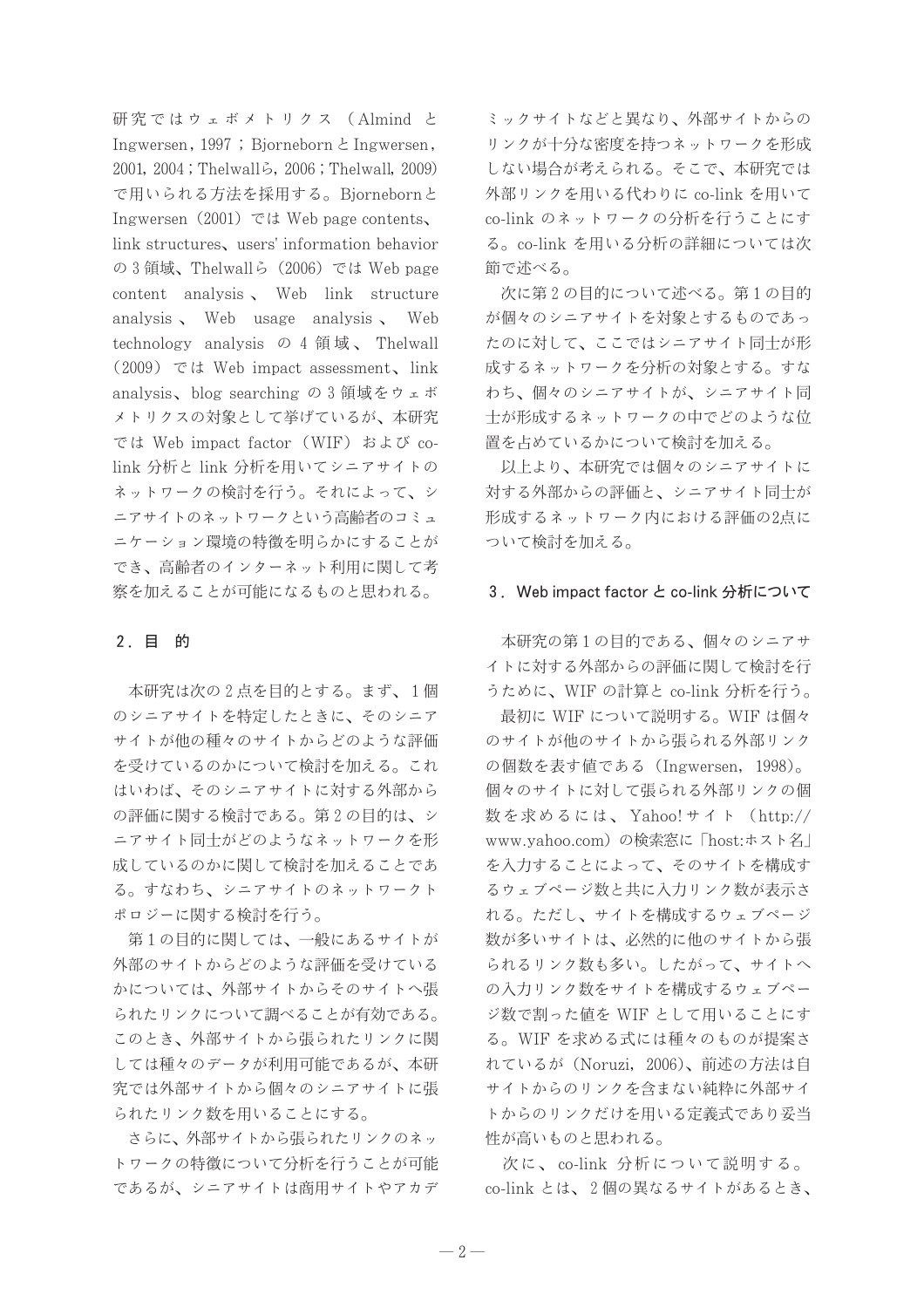これらに共通してリンクを張る第3のサイトが あるとき、これら2個のサイトは co-link 関係 にあるという (Vaughan, 2006; Vaughanら,  $2007)$ 。

既述したように、一般にシニアサイトに対す る外部サイトからのリンクは必ずしも多くない。 このような場合には、直接リンクではなく co-link を分析の対象にすることが有効である。 さらに、co-link には直接リンクの代替として の用途以外に、直接リンクの分析では明らかに することが不可能な結果を明らかにし (Vaughan, 2006)、また分析対象や分析時期 に関して頑健性がある方法である (Vaughan  $5,2009$ <sub>o</sub>

本研究では、個々のシニアサイトと co-link 関係にあるサイトが形成するネットワーク(無 向グラフ)について、ネットワークの中心性と クラスター係数に関する分析を行う (鈴木,  $2009$ <sub>0</sub>

### 4. 方法

4.1 シニアサイトの選択

最初に分析に用いるシニアサイトの選択を行 う。シニアサイトの選択は、国際社会経済研究 所 (2009) の pp.232~238に掲載されている97 サイトを対象に行われ、2011年1月21日に、掲 載通りの URL かどうかと、リンク切れがない かが確認された。その結果、「IT 支援ネットあ おもり」のみサイトの存在が確認されなかった ため、以後の分析から除外された。さらに、掲 載されている URL の誤りが確認されたサイト が14サイトあったために、URL の訂正が行わ れた。また、「シニアネット米子」はリンク切 れが確認されたため、正確な URL に訂正され た。以上の操作を行った結果、96サイトが選択 された。その後、2011年4月19日に再度シニア サイトの確認が行われた。その結果、選択され たシニアサイトすべてがこの時点でアクセス可 能であることが確認された。

# 4.2 シニアサイトに対する外部評価に関す る分析

選択されたシニアサイトに対する外部からの

評価に関して分析を行うために、シニアサイト の WIF の計算と co-link 分析を行う。

WIF の計算は3で述べた方法により求めら れる。ただし、Yahoo!のサイトを用いる際に、 以下のような操作を必要とするシニアサイトが 認められた。

国際社会経済研究所 (2009) に掲載されてい る URL の中で、末尾が index.html であるも のは、それより前の部分を Yahoo!サイトの検 索窓に入力する。このような操作を必要とする サイトは「新陽パソコン倶楽部」•「シニアネッ トアリス大船渡 | • 「会津喜多方シニアネット " きてみっせ"|•「すぎと SOHO クラブ|•「イー• エルダー」·「IT みらい塾プラット三茶」·「鎌 倉シニアネット」•「シニアネット刈谷」•「湖南 ネットしが | • 「スローネット | である。さらに、 「すぎと SOHO クラブ」については、index. html の前の access も省いた URL を入力する。

また、「いわてシニアネット」については、 このサイトの URL である http://www.moon. sphere.ne.jp/isnn/に掲載されている任意のリ ンク元をクリックすると、http://isnhp.web. infoseek.co.jp/に移動するので、この URL の ウェブページ数をもって「いわてシニアネット」 のウェブページとみなすことにする。

「シニアネット構須智」のトップページの URL は http://m-imajo.main.jp/senior/ senior.html であるが、このページに掲載され ている任意のリンク元をクリックすると、リン ク先のページはすべて m-imajo.main.jp/senio r/のフォルダにあるので、この URL のウェブ ページ数をもって「シニアネット構須賀」のウェ ブページとみなすことにする。

「シニア SOHO 横浜・神奈川」は、URL の http://www.vyk.jp/上にあるリンク元をク リックすると、移動するリンク先はすべて vyk.jp のサイトにあるので、このサイトのウェ ブページ数をもって「シニア SOHO 横浜·神 奈川 | のウェブページとみなすことにする。

「スローネット」は、SNS サービスだけでな く、このサイト全体に対する外部リンク数を対 象にするので、sns/my/top より左側の URL を用いることにする。

co-link 分析は Webometric Analyst の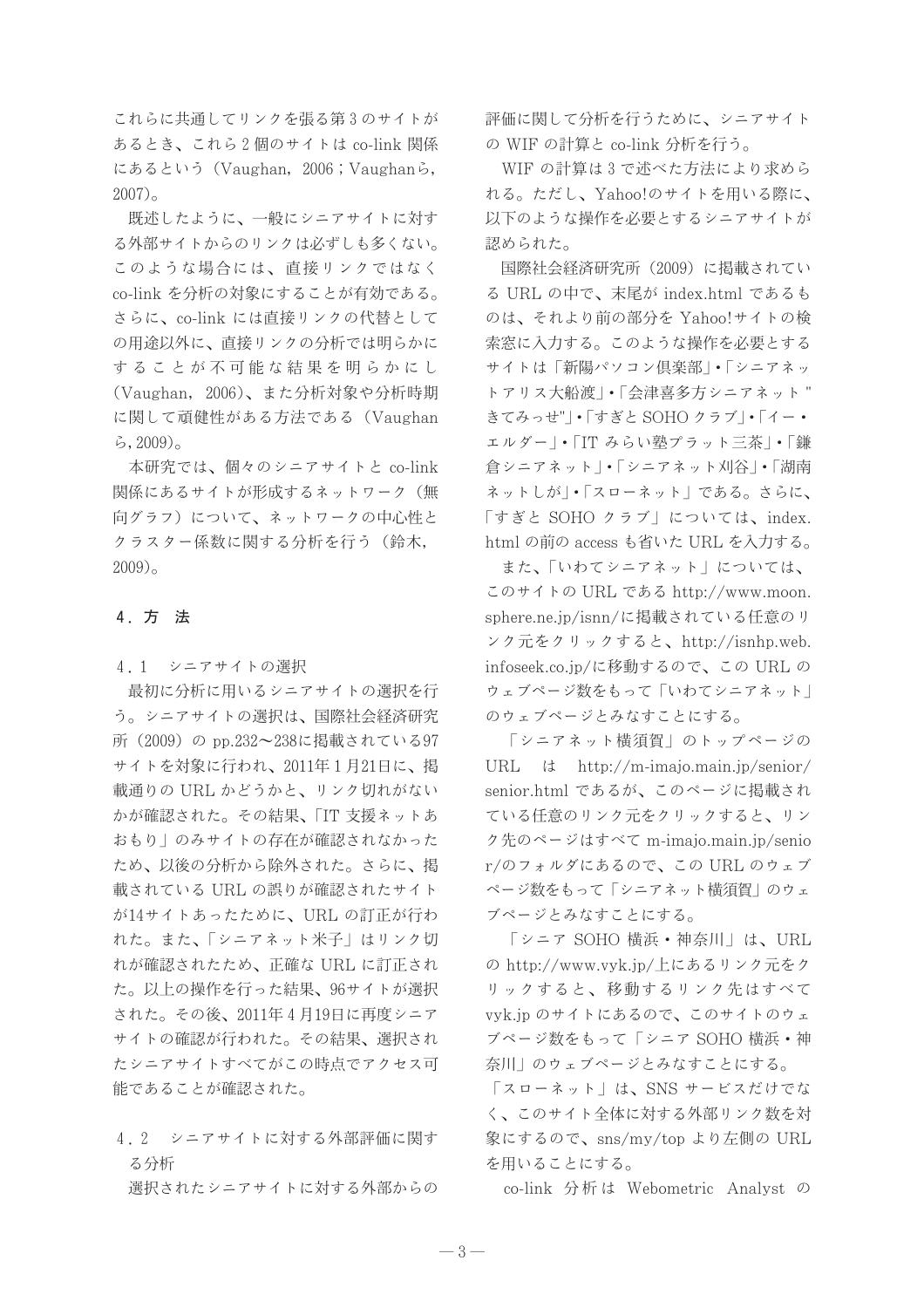co-link 分析 (http://lexiurl.wlv.ac.uk/searc her/usingWebometricAnalystClassic.html#c olinks)にしたがって行われる。それによると、 最初に特定のシニアサイトの co-link ネットワー クが得られ、それを Pajek (http://vlado.fm f.uni-lj.si/pub/networks/pajek/)  $77/1$ 形式で保存する。さらに、そのファイルを NodeXL (http://nodexl.codeplex.com/;Han sen et al.、2011) に読み込んで分析を行う。 NodeXL を用いた分析では、WIF の値が大き な上位5サイトの抽出および、それぞれのシニ アサイトの co-link ネットワークについてシニ アサイトの次数中心性・媒介中心性・近接中心 性・固有ベクトル中心性・ページランク・クラ スター係数が求められ (鈴木, 2009)、これら の値を用いてシニアサイトのクラスター分析が 行われる。

ただし、この作業の途中において次のような 障害が認められたサイトがあった。

「大宮クラブ」はサイトの URL を Webom etric Analyst に読み込み、得られたネットワー クを保存する際に Pajek ファイルを作ること ができなかった。また、「関西イーエルダー」 「シニアネットやまぐち」・「沖縄ハイサイネッ ト」は作成された Pajek ファイルにおいて点 表示がなされなかった。さらに、「厚別パソコ ンクラブ」·「IT アットうつのみや」·「シニア SOHO世田谷」·「IT みらい塾プラット三茶」· 「シニアネット構須賀 | • 「シニアネットとやま | • 「シニアネット金沢」・「シニアネットすわ」• 「NFU ジャンプシニア」·「尾北シニアネット」· 「シニアネットワーク ネチズン・八幡」・「姫 路シニアネット しらさぎクラブ | • 「つれもて 南紀熊野」・「シニアネットはまだ」の14サイト は、得られた co-link ネットワークにシニアサ イト自身が含まれなかった。「あいてぃ塾ぐん ま」の co-link ネットワークはこのシニアサイ ト1個だけから構成されるものが得られた。

したがって、以上の19サイトは以後の分析に は適さないと判断され除外された。その結果、 co-link 分析の対象として77サイトが選択され た。

4.3 シニアサイトのネットワークに関する分析 選択されたシニアサイトで構成されるネット ワークの特徴について分析を行うために、We bometric Analyst を用いて、シニアサイトが 構成するネットワークを求め Pajek ファイル 形式で保存する。さらに、その Pajek ファイ ルを NodeXL に読み込んで分析を行う。この NodeXL を用いた分析でも、ネットワークを 構成するシニアサイトの次数中心性・媒介中心 性・近接中心性・固有ベクトル中心性・ページ ランク・クラスター係数が求められ、これらの 値を用いてネットワークを構成するシニアサイ トのクラスター分析が行われる。

以上のすべての分析には R (R Development Core Team, 2008) が用いられた。

### 5. 結果

#### 5.1 シニアサイトに対する外部評価

5.1.1 WIFの分析

既述した方法により、当初の97サイトより 「IT 支援ネットあおもり | を除いた96サイトの WIF が求められた。その結果、WIF の値の大 きな上位5サイトを表1に示す。表中の inlink 数は外部サイトからのリンクの個数を表す。こ の5サイトの中に、「シニアネット久留米」· 「シニアネット刈谷」のように、地方にあって しかも大都市以外にあるシニアサイトが含まれ ていることは注目に値する。

| 順位       | シニアネット名                      | ウェブページ数 | inlink数 | WIF   |
|----------|------------------------------|---------|---------|-------|
|          | シニアネット来留米                    | 89      | 2996    | 33.69 |
| $\Omega$ | すぎと SOHO クラブ                 | 193     | 6253    | 32.40 |
| 3        | ちばインターネット普及会<br>(テレフィットオフィス) | 41      | 1072    | 26.15 |
|          | シニアネット刈谷                     | 15      | 309     | 20.60 |
| 5        | シニアネット福岡                     | 280     | 5390    | 19.25 |

表 1 WIF 上位 5 サイト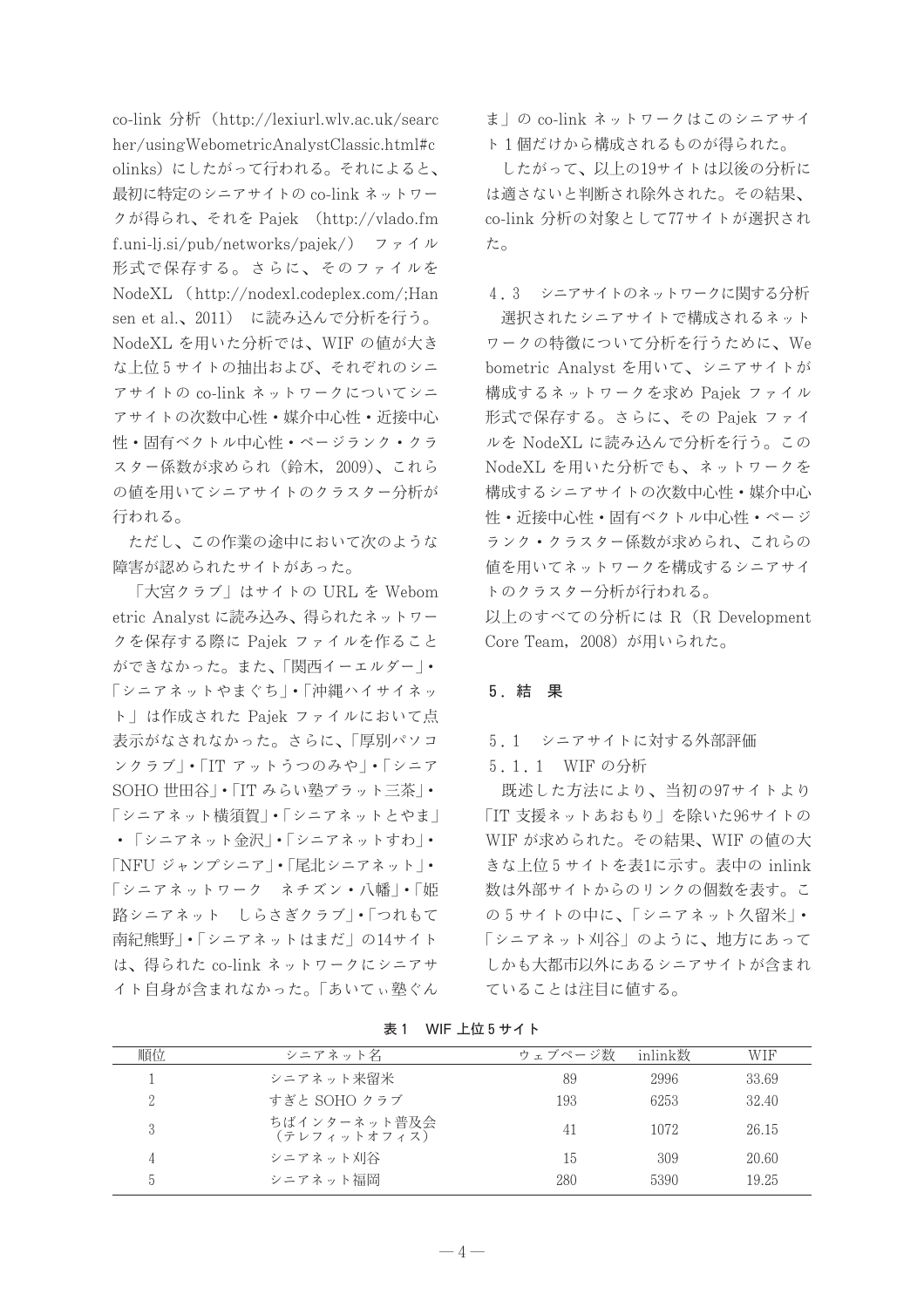# 5.1.2 co-link 分析

分析に耐えうる co-link ネットワークが得ら れた77個のシニアサイトについて、それらの co-link ネットワークを構成するサイトの次数 中心性・媒介中心性・近接中心性・固有ベクト ル中心性·ページランク·クラスター係数を求 め、これらの値を用いて co-link ネットワーク を構成するサイトのクラスター分析を行った結



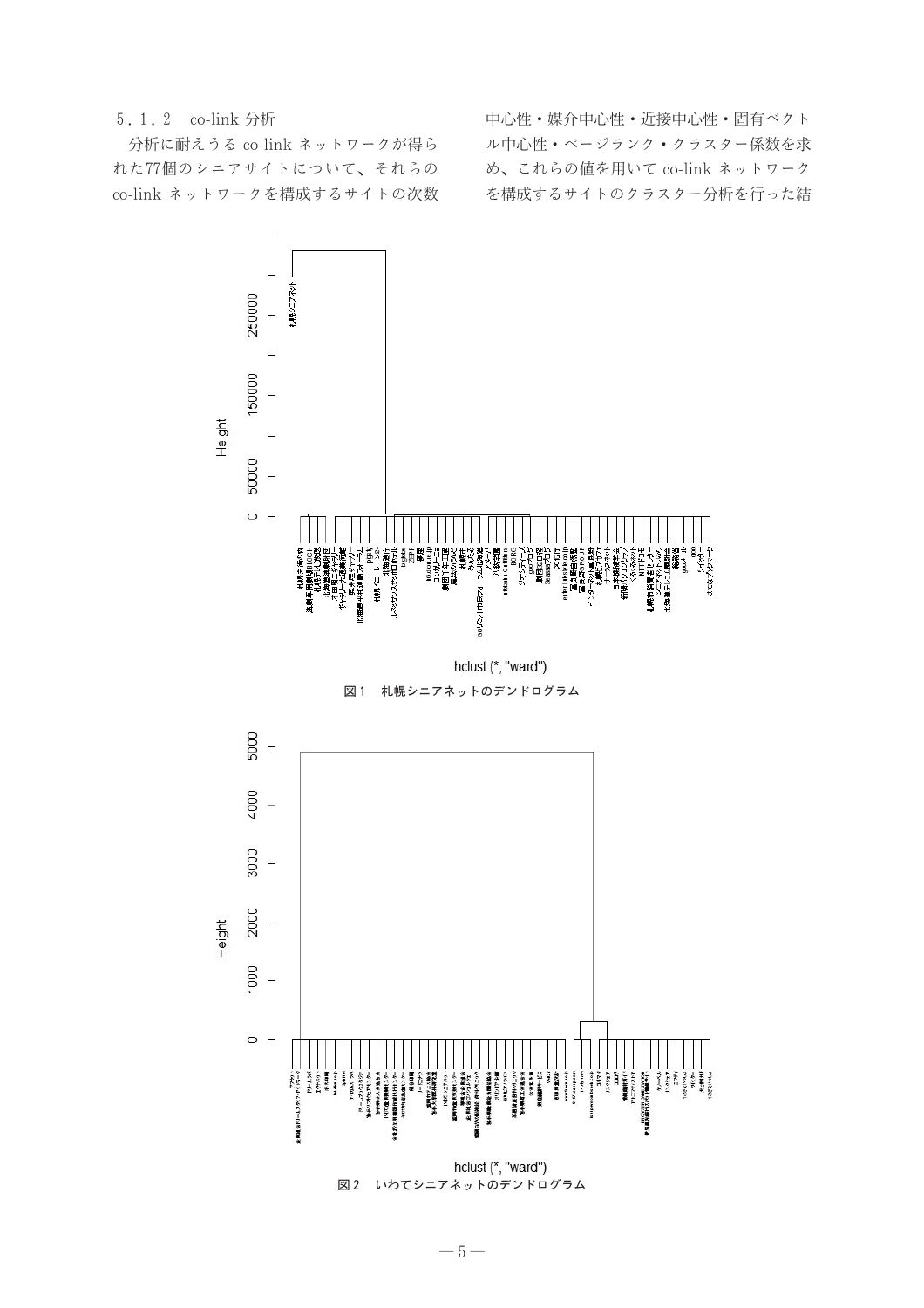

hclust (\*, "ward") 図3 すぎと SOHO クラブのデンドログラム

果、次のような3種類のグループが得られた。 第1のグループは、クラスター分析の結果シ ニアサイトがただ1個だけで、他のサイトと異 なるクラスターを形成する場合である。例とし て「札幌シニアネット」のデンドログラムを図 1に示す。このグループに含まれるシニアサイ トは35サイトである。

第2のグループは、クラスター分析の結果シ ニアサイトと他のサイトとの区別がなく、明確 なクラスターが形成されない場合である。例と して「いわてシニアネット」のデンドログラム を図2に示す。このグループに含まれるシニア サイトは33サイトである。

第3のグループは、web environment net work が完全グラフまたはほぼ完全グラフを形 成する場合である。例として「すぎと SOHO クラブ | のデンドログラムを図3に示す。この グループに含まれるシニアサイトは9サイトで ある。

次に、以上のクラスター分析によって得られ た3個のグループの中で、シニアサイトがどの ような特徴を持っているかを分析する。分析に は因子分析を用い、以下の方針によって分析を 行う。まず、バリマックス回転またはプロマッ クス回転を行い、累積寄与率が大きな方を採用 する。同時に、因子の解釈が容易な場合の因子 数を採用する。因子名は、中心性の名前を連ね た形で命名する(これは、測定した中心性が6

個なので、因子名に縮約した命名を行ってもそ れ程意味がないためである)。次にトムソンの 回帰推定法によって、採用した因子に関する因 子得点を求め、さらに標準化を行う。シニアサ イトの標準因子得点が2標準偏差以上であるか どうかを確認する。

以上の分析の結果、第1グループ35サイトに おいては、データの形式上因子分析の計算が不 可能なサイトが7サイトあり、残り28サイトに ついて2標準偏差以上の標準因子得点の平均値 は5.23である。第2グループ35サイトにおいて は、データの形式上因子分析の計算が不可能な サイトが16サイトあり、残り19サイトについて 2 標準偏差以上の標準因子得点の平均値は3.12 である。第3グループ9サイトはすべてデータ の形式上因子分析の計算が不可能である。

因子分析の計算が不可能なデータ形式とは、 ある1項目に関する数値がほとんどすべてのサ イトで同一になる場合である。すなわち、これ らのサイトの中で他のサイトと比較して特に異 なるものがない場合である。

以上より、第1グループ・第2グループ・第 3グループとなるにつれて、因子分析の計算が 不可能な場合が増加することは、他のサイトと 比較して特に異なるシニアサイトが少ないこと を意味する。さらに、因子分析が可能であるサ イトの2標準偏差以上の標準因子得点の平均値 も第1グループの方が第2グループより大きな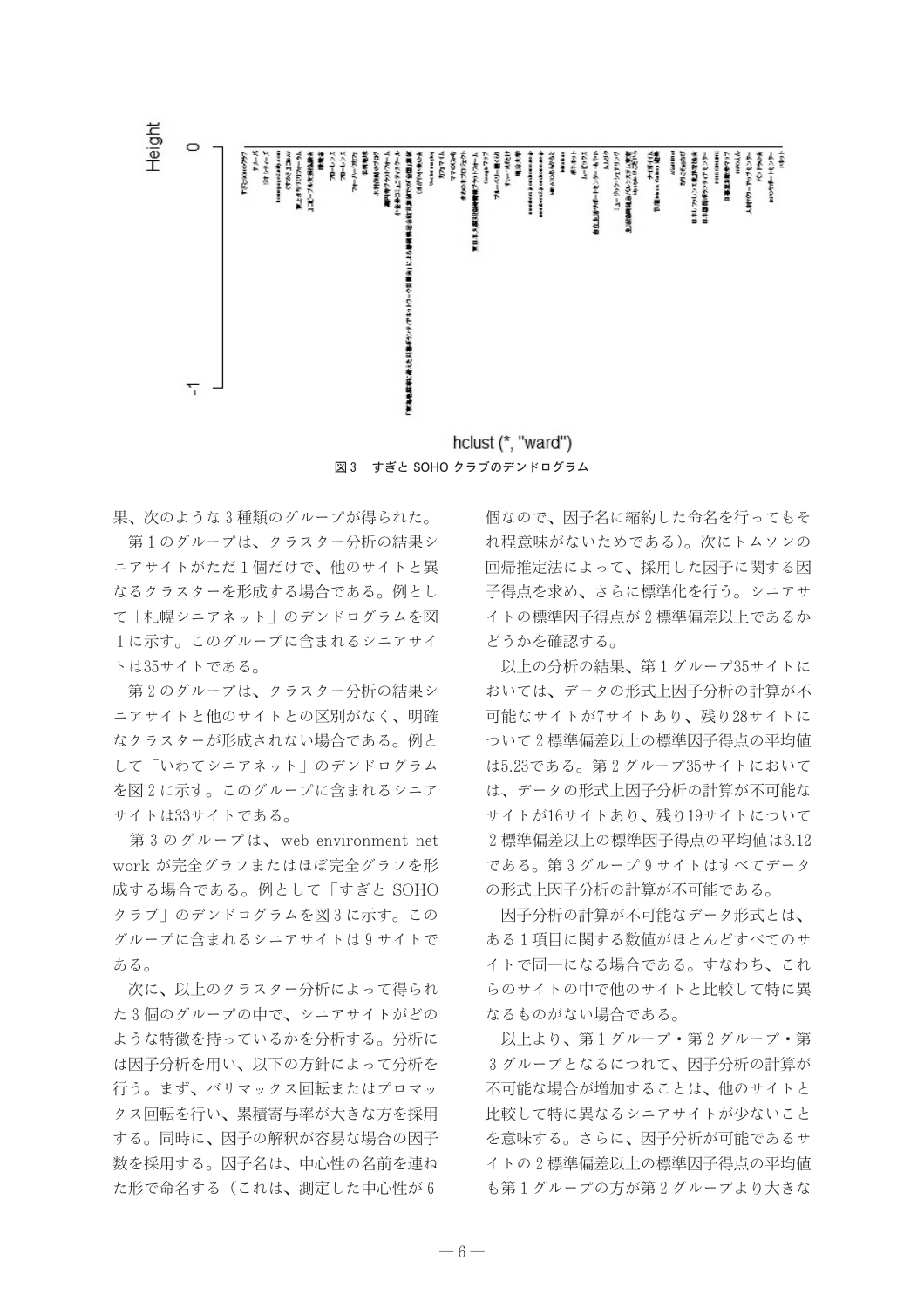値をとることも、第1グループよりは第2グルー プの方が特徴的なシニアサイトが減少すること を意味する。

# 5.2 シニアサイトのネットワークに関する 分析

分析対象とした96個のシニアサイト同十が構 成するネットワークを得るために、Webometric Analyst の link network diagram を用いた。 得られたネットワークを Pajek ファイルの形 式で保存し、さらに NodeXL に読み込んでネッ トワークを構成するすべてのシニアサイトの次 数中心性・媒介中心性・近接中心性・固有ベク トル中心性・ページランク・クラスター係数を 求め、これらの値を用いてネットワークを構成 するシニアサイトのクラスター分析を行った。

その結果、4個のクラスターが得られた。第 1クラスターは「江戸川シニアパソコン・ネッ トワーククラブ(江戸川ふれあいネット)」・ 「いせさきパソコンボランティア Mellow 関東」· 「シニアネットリアス大船渡」の3個のサイト から構成される。第2クラスターは「シニアネッ トやまぐち」•「シニアネット米子」•「仙台シニ アネットクラブ」・「生涯現役つなしま会」・「ス ローネット」·「シニアネットはまだ」·「ICCH シニアサロン·川越|の7個のサイトから構成 される。第3クラスターは「天地シニアネット ワーク」・「イー・エルダー」・「自立化(相互) 支援ネットワーク | • 「花巻シニアネット | の4 個のサイトから構成される。そして、第4クラ スターは残りの82個のサイトから構成される。

### 6. 考察

本研究では、シニアサイトの WIF の分析、 シニアサイトの co-link ネットワーク分析、お よびシニアサイト同十で構成されるネットワー クの分析が行われた。

その結果、WIF上位5位を占めるサイトが 必ずしも利用者が多い大都市のサイトではなく、 大都市近郊や中規模都市で開設されていること は興味を引く結果である。大都市ではサイト以 外の情報があふれ、また、地方小都市ではサイ トの利用の点でまだまだ改良の余地があること

を考えると、上位5サイトが開設されている場 所がサイトを必要とする適度の環境にあるもの と思われる。

また、シニアサイトの co-link ネットワーク 分析では、シニアサイトの中心性とクラスター 係数を用いたクラスター分析の結果3種類のデ ンドログラムが得られた。さらに、因子分析を 行った結果、第1グループ・第2グループ・第 3グループになるにつれて特徴的なシニアサイ トが減少することが明らかにされた。すなわち、 これら3個のグループは、他のサイトと比較し て特徴的なシニアサイトが多いか否かを表すグ ループであると言える。

co-link ネットワークのクラスター分析の結 果得られた3種類のデンドログラムの中で、完 全グラフを構成しているサイトが9サイトあっ たが、これは予想外のことである。完全グラフ は、サイト間の関係が最高に密なグラフである が、どのような事情で完全グラフの形成に至っ たかについても検討し、そこに共通の要因が関 係しているのか明らかにする必要がある。

さらに、シニアサイト間のネットワークの中 心性を用いたクラスター分析の結果得られた4 個のクラスターの解釈はかなり困難である。ネッ トワーク構造自体が持つ特徴だけでなく、それ ぞれのシニアサイトの特徴をも分析データに入 れて分析を行う p\*モデル (Anderson ら, 1999) を用いた分析も検討する必要がある。

### 謝 辞

本研究は、第20回 Web インテリジェンスと インタラクション研究会 (2011年9月1日~2 日に函館市で開催)で発表した内容を敷衍して まとめたものである。当日の発表に対して有益 なコメントをしてくださった参加者に感謝いた します。

#### 参考文献

Almind, T.C. and Ingwersen, P. Informetric analyses on the world wide web: Methodological approaches to 'webometrics'. Journal of Documentation, Vol.53, pp.404-426, 1997.